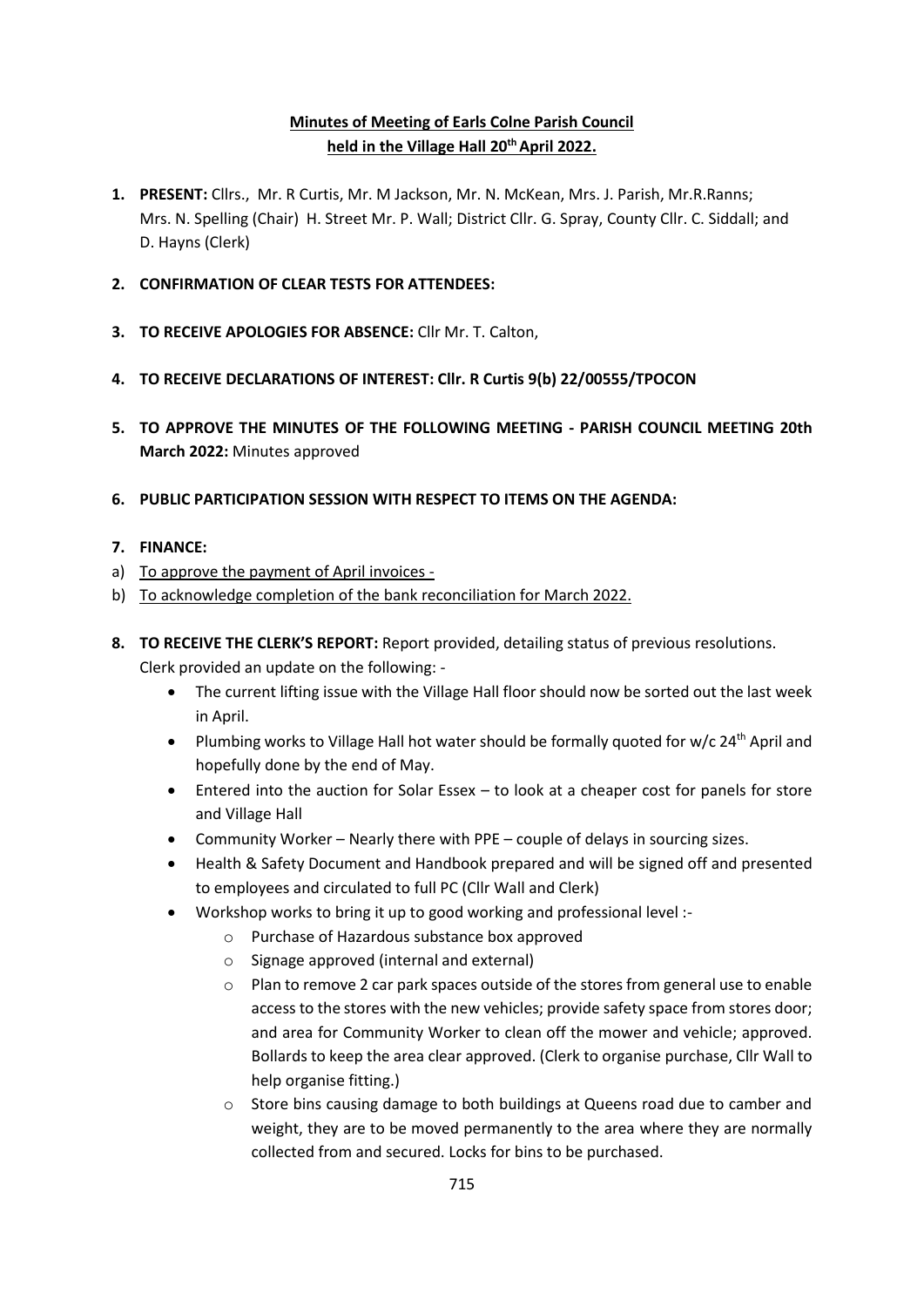o BDC to be approached on permanently moving the glass bins from their current location in the car park as this can cause a bottle neck with people parking to drop off bottles; there can be a lot of broken glass littering the main access to the car park around the bins, the disabled parking bays next to them are seldom used due to their proximity and, if utilised for the Electric Vehicle Charging Points, will need some protection from the glass bin access. (Clerk and Cllr Wall to Action)

#### **9. PLANNING:**

a) Decisions reached by Braintree District Council as follows: -

None shown on site

| <b>Application No.</b> | <b>Location</b>                                                                                       | <b>Description</b>                                                                                                                                                                                                                                                                                                                                                                                                                                                                                                                                                                                                                                                                                                                                                                                                                                                                                                                                                                                                                                                                                                                                                                                                                                                                                                                                                                                                                                               | Parish Council   |
|------------------------|-------------------------------------------------------------------------------------------------------|------------------------------------------------------------------------------------------------------------------------------------------------------------------------------------------------------------------------------------------------------------------------------------------------------------------------------------------------------------------------------------------------------------------------------------------------------------------------------------------------------------------------------------------------------------------------------------------------------------------------------------------------------------------------------------------------------------------------------------------------------------------------------------------------------------------------------------------------------------------------------------------------------------------------------------------------------------------------------------------------------------------------------------------------------------------------------------------------------------------------------------------------------------------------------------------------------------------------------------------------------------------------------------------------------------------------------------------------------------------------------------------------------------------------------------------------------------------|------------------|
|                        |                                                                                                       |                                                                                                                                                                                                                                                                                                                                                                                                                                                                                                                                                                                                                                                                                                                                                                                                                                                                                                                                                                                                                                                                                                                                                                                                                                                                                                                                                                                                                                                                  | <b>Decision</b>  |
|                        |                                                                                                       |                                                                                                                                                                                                                                                                                                                                                                                                                                                                                                                                                                                                                                                                                                                                                                                                                                                                                                                                                                                                                                                                                                                                                                                                                                                                                                                                                                                                                                                                  | No Objection     |
| 22/00617/FUL           | 11 Station Road                                                                                       | Erection of 1 x 3 bedroom two-storey detached dwellinghouse                                                                                                                                                                                                                                                                                                                                                                                                                                                                                                                                                                                                                                                                                                                                                                                                                                                                                                                                                                                                                                                                                                                                                                                                                                                                                                                                                                                                      |                  |
| 22/00638/FUL           | The Bird In Hand, Coggeshall Road                                                                     | Demolition of Public House (Sui Generis Use) and erection of Office Building (Use Class<br>Class $E(g)(i)$ (658 sqm) with associated car parking.                                                                                                                                                                                                                                                                                                                                                                                                                                                                                                                                                                                                                                                                                                                                                                                                                                                                                                                                                                                                                                                                                                                                                                                                                                                                                                                | No Objection but |
|                        |                                                                                                       |                                                                                                                                                                                                                                                                                                                                                                                                                                                                                                                                                                                                                                                                                                                                                                                                                                                                                                                                                                                                                                                                                                                                                                                                                                                                                                                                                                                                                                                                  | some comments    |
|                        |                                                                                                       |                                                                                                                                                                                                                                                                                                                                                                                                                                                                                                                                                                                                                                                                                                                                                                                                                                                                                                                                                                                                                                                                                                                                                                                                                                                                                                                                                                                                                                                                  | and observations |
|                        |                                                                                                       |                                                                                                                                                                                                                                                                                                                                                                                                                                                                                                                                                                                                                                                                                                                                                                                                                                                                                                                                                                                                                                                                                                                                                                                                                                                                                                                                                                                                                                                                  | to be taken into |
|                        |                                                                                                       |                                                                                                                                                                                                                                                                                                                                                                                                                                                                                                                                                                                                                                                                                                                                                                                                                                                                                                                                                                                                                                                                                                                                                                                                                                                                                                                                                                                                                                                                  | consideration.   |
| 22/00555/TPOCON        | 1 Foundry Lane                                                                                        | Notice of intent to carry out works to tree in a Conservation Area - Fell Scots Pine tree - This t<br>is a very old and large non-native Scots Pine in our garden Its trunk is 12'5 meters from our<br>residence structure and in excess of 15 meters tall. The tree has grown too large for its locatio<br>and poses a danger if it should fall or drop branches. We are extremely concerned that in the i<br>storm it will fall and cause substantial damage to our property. During the last 2 storms this yea<br>we thought it was coming down as it was moving so much and swaying towards the house. It<br>drops pine needles, sap, cones, twigs and branches over all our garden and the adjoining foot<br>which constantly need to be raked off the lawn/flower beds and physically removed from the<br>fishpond. It casts excessive shade over the garden all year inhibiting plant and lawn growth du<br>lack of light and moisture and is ugly and of little amenity value. Pigeons sit on the tree and<br>defecate all over the footpath and garden. We also have honey fungus (Armillaria) infestation<br>the garden which has killed 3 mature fruit trees in the past and which Pinus are susceptible to.<br>We want to fell the tree to remedy these problems. We would preferably not replace it at all,<br>or if replacement is a condition, replant with a native fruit tree or similar whose height and<br>span can be controlled by pruning. | No Objection     |
| 22/00712/TPO           | 19 Kemsley Road                                                                                       | Notice of intent to carry out works to tree protected by Tree Preservation Order 41/00 -<br>Cedar tree in the garden of Number 19 has suffered damage from storm Eunice and the<br>customer (Valerie) would like the storm damage removed and dead wood removed. The<br>branches need to have the end weight reduced to prevent further damage. This would be a<br>reduction of 1-1.5m. The tree does appear to lean towards the house but this lean can only<br>been seen from the main road and further investigation is required.                                                                                                                                                                                                                                                                                                                                                                                                                                                                                                                                                                                                                                                                                                                                                                                                                                                                                                                             | No Objection     |
| 22/00663/TPOCON        | 1 Tey Road                                                                                            | Notice of intent to carry out works to tree in a Conservation Area - Cedar (T1) - Crown thin<br>by 10%, taking no more than 10% from any branch and remove / stabalise deadwood<br>>25mm. The tree had a large limb fail during the recent adverse weather conditions,<br>thinning the crown will help prevent any future storm damage and preserve the amenity of<br>the tree.                                                                                                                                                                                                                                                                                                                                                                                                                                                                                                                                                                                                                                                                                                                                                                                                                                                                                                                                                                                                                                                                                  | No Objection     |
| 22/00584/TPOCON        | 1 Aubrey Close<br>Notice of intent to carry out works to tree in a Conservation Area - Fell remaining | Sycamores along boundary of 1A Aubrey Close                                                                                                                                                                                                                                                                                                                                                                                                                                                                                                                                                                                                                                                                                                                                                                                                                                                                                                                                                                                                                                                                                                                                                                                                                                                                                                                                                                                                                      | Objection the    |
|                        |                                                                                                       |                                                                                                                                                                                                                                                                                                                                                                                                                                                                                                                                                                                                                                                                                                                                                                                                                                                                                                                                                                                                                                                                                                                                                                                                                                                                                                                                                                                                                                                                  | trees were       |
|                        |                                                                                                       |                                                                                                                                                                                                                                                                                                                                                                                                                                                                                                                                                                                                                                                                                                                                                                                                                                                                                                                                                                                                                                                                                                                                                                                                                                                                                                                                                                                                                                                                  | present before   |
|                        |                                                                                                       |                                                                                                                                                                                                                                                                                                                                                                                                                                                                                                                                                                                                                                                                                                                                                                                                                                                                                                                                                                                                                                                                                                                                                                                                                                                                                                                                                                                                                                                                  | the property was |
|                        |                                                                                                       |                                                                                                                                                                                                                                                                                                                                                                                                                                                                                                                                                                                                                                                                                                                                                                                                                                                                                                                                                                                                                                                                                                                                                                                                                                                                                                                                                                                                                                                                  | built and they   |
|                        |                                                                                                       |                                                                                                                                                                                                                                                                                                                                                                                                                                                                                                                                                                                                                                                                                                                                                                                                                                                                                                                                                                                                                                                                                                                                                                                                                                                                                                                                                                                                                                                                  | appear to be     |
|                        |                                                                                                       |                                                                                                                                                                                                                                                                                                                                                                                                                                                                                                                                                                                                                                                                                                                                                                                                                                                                                                                                                                                                                                                                                                                                                                                                                                                                                                                                                                                                                                                                  | outside the      |
|                        |                                                                                                       |                                                                                                                                                                                                                                                                                                                                                                                                                                                                                                                                                                                                                                                                                                                                                                                                                                                                                                                                                                                                                                                                                                                                                                                                                                                                                                                                                                                                                                                                  | curtilage of the |
|                        |                                                                                                       |                                                                                                                                                                                                                                                                                                                                                                                                                                                                                                                                                                                                                                                                                                                                                                                                                                                                                                                                                                                                                                                                                                                                                                                                                                                                                                                                                                                                                                                                  | property         |

b) Current Applications were reviewed by the Parish Council as follows: -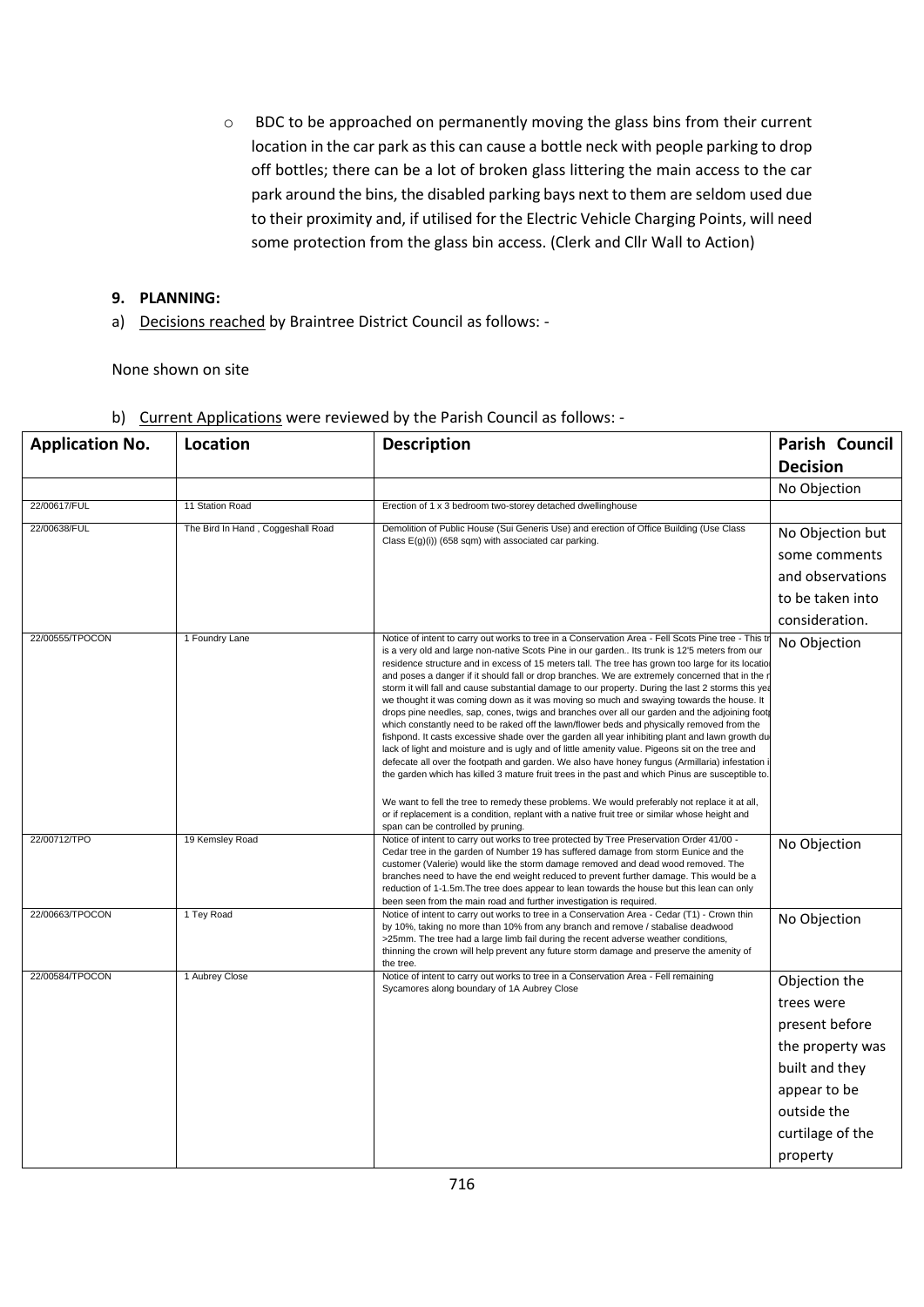| 22/00598/TPOCON | 42 Park Lane                                   | Notice of intent to carry out works to trees in a Conservation Area - Reduce 2x Yew trees<br>along the front, 2 ft below wire and cut back by 3 ft over road. Trees are growing into the<br>wires and obstructing lorries                                                                                                                                                                        | No Objection |
|-----------------|------------------------------------------------|--------------------------------------------------------------------------------------------------------------------------------------------------------------------------------------------------------------------------------------------------------------------------------------------------------------------------------------------------------------------------------------------------|--------------|
| 22/00782/NMA    | Meadow Croft Station Road                      | Amendment would allow:- New balcony to the rear of the dwelling. For information only                                                                                                                                                                                                                                                                                                            |              |
| 22/00718/PLD    | Land Adjacent To 12 Park Lane Close            | Use of empty plot as community garden. Notification Only                                                                                                                                                                                                                                                                                                                                         |              |
| 22/00813/HH     | 13 Burrows Road                                | Demolition of rear conservatory and erection of single-storey rear extension.                                                                                                                                                                                                                                                                                                                    | No Objection |
| 22/00787/REM    | Land At, The Airfield,                         | Application for the Approval of Reserved Matters (in respect of layout, scale, appearance, acce<br>and landscaping) pursuant to outline planning permission 17/01157/OUT granted 25.11.2019 f<br>the erection of up to 10,220m2 of B1, B2 and B8 floorspace. Reserved Matters relate to the<br>development of part of the southern parcel of the site for two buildings to provide B8 floorspace | No Objection |
| 22/00826/FUL    | The Cart Lodge, Peartree Hall, Coggeshall Road | Erection of 4-bay timber-framed barn with attached lean-to and adjoining open-fronted mono p<br>agricultural building.                                                                                                                                                                                                                                                                           | No Objection |
| 22/00859/FUL    | Becklands Farm, America Road,                  | Change of use of former farm workshop to 1No. three-bedroom dwelling.                                                                                                                                                                                                                                                                                                                            | No Objection |

## **10. Update on Cycleway**

- Clarification to be made with the Cycleway Team as to what schemes for Station Road and any crossing outside the new Persimmon development on Halstead Road to be requested (JP)
- Highways have funded a feasibility study and this is being undertaken. (Cllr Siddall)
- Quiet lanes are being taken forward in America Road and Newhouse Road. (Cllr Siddall)
- The planting triangle at the end of Park Lane has some grasses that have grown too large and are affecting visibility. (Community Worker)
- There has been some update on the issue with the Road surfacing Tey Road and it may be that the issue has been found. (Cllr Siddall)
- The issue with the camber on Queens Road was flagged again and documentation has been received in support from Coop Estates. (Clerk to pass to Cllr Siddall.

# **11. Update on Communications Policy and Website**

• Update shared – Workshop to be rearranged for all members attendance (Clerk to Action)

### **12. Actions taken since the last Parish Meeting that were not on the Agenda**

- Queries raised about safety around a rough sleeper around Curds Road. Raised with BDC and Streetlink.
- Claim made regarding an injury on one of the Parish's waste bins investigated by Community Worker Team, due to the nature of the plastic it was very unclear how this could have caused the injury, and passed to insurers.
- The Museum Committee met and formally appointed a Curator, Adam Culling. Full report will be sent on